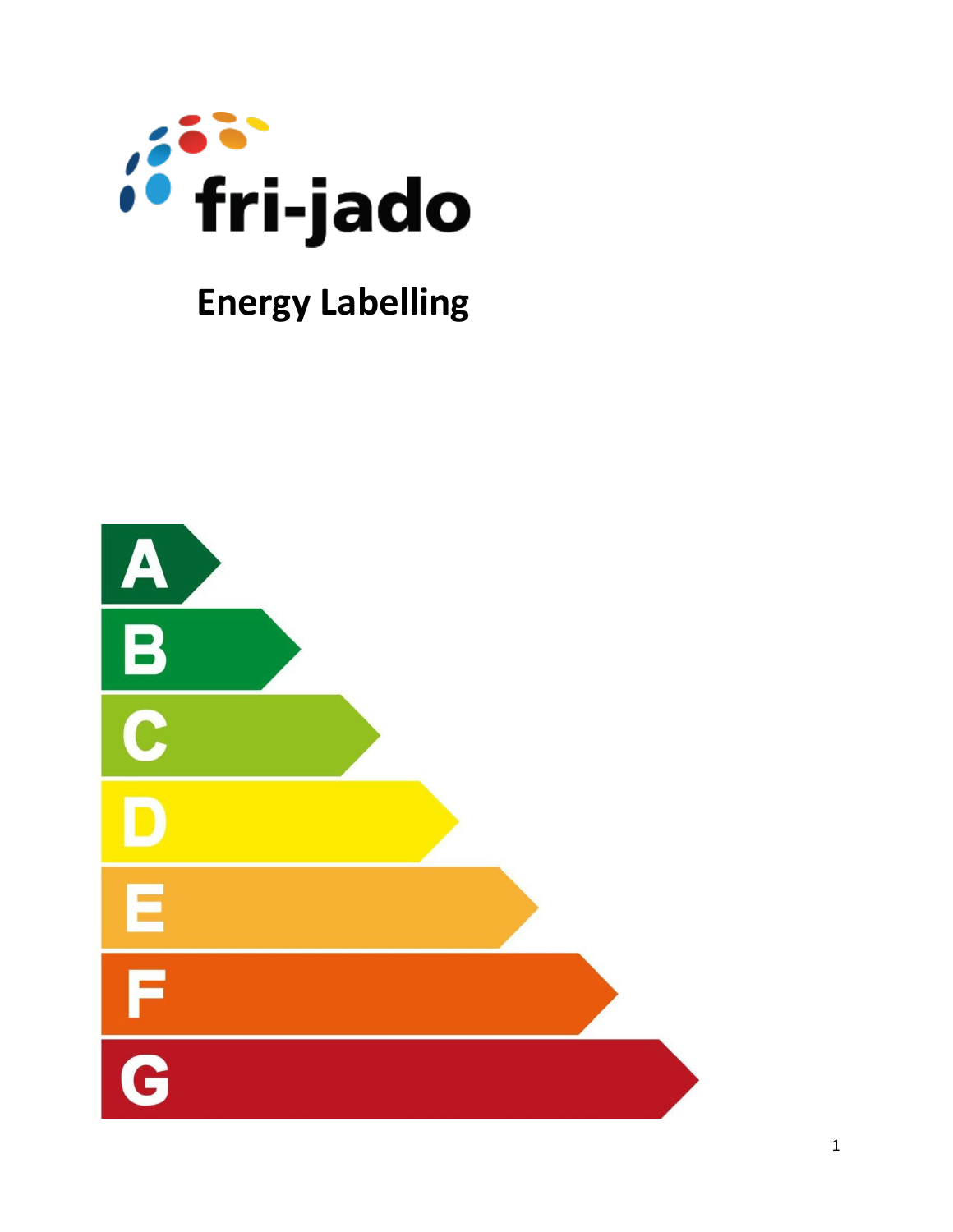## **Index**

| Introduction        | 3  |
|---------------------|----|
| MCC Cold FS         | 4  |
| MCC Cold SS         | 5  |
| <b>CC FreshCold</b> | 6  |
| <b>CC Cold FS</b>   | 8  |
| <b>CC Cold SS</b>   | 10 |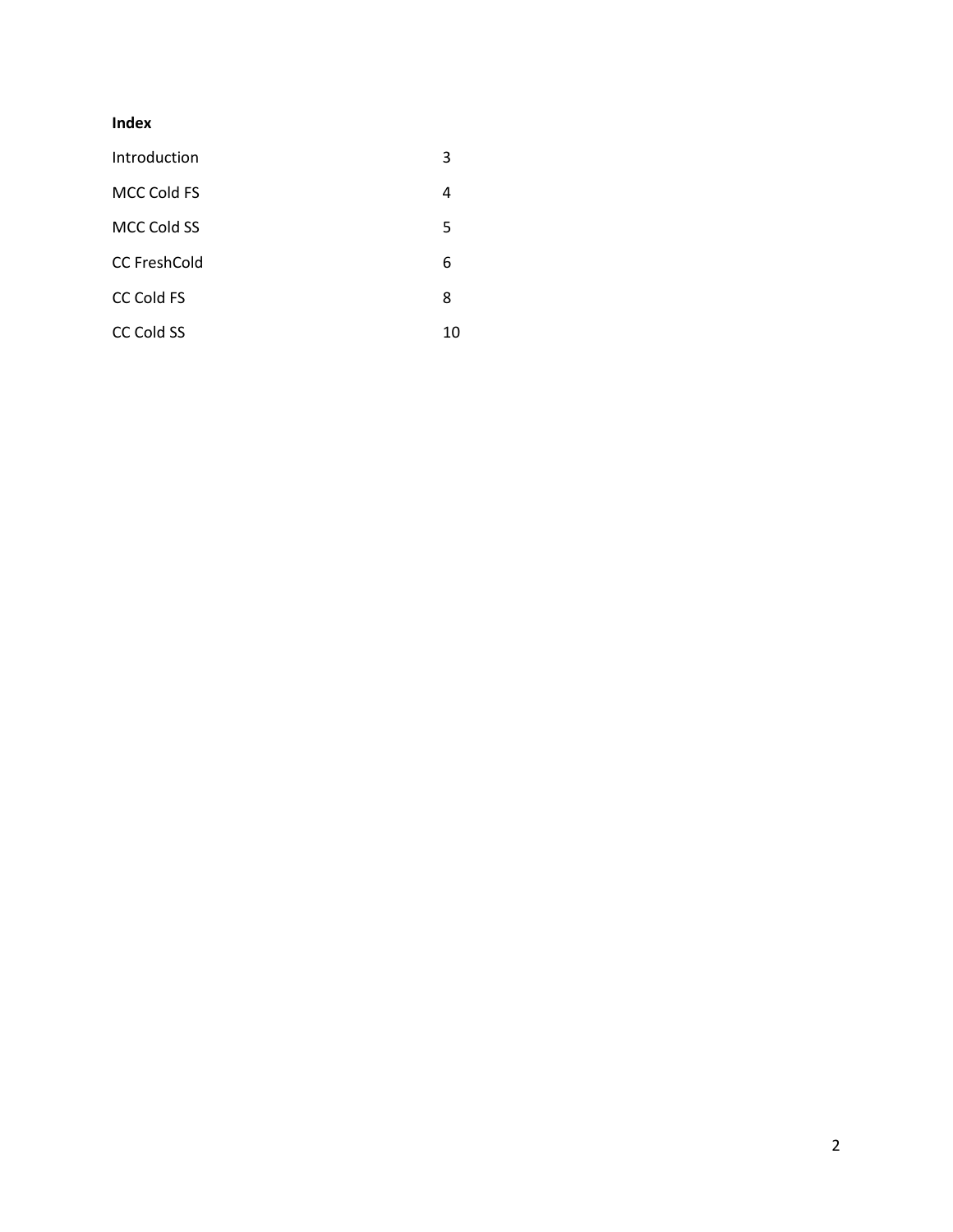#### **Introduction**

As of March 1<sup>st</sup> 2021 new European ecodesign and energy labelling regulations for refrigeration appliances with a direct sales function have come into effect. The aim of these regulations is to provide customers with clear information about the energy efficiency of a particular product in relation to its display capacity and stimulate manufacturers to create more efficient refrigerating appliances. The regulations are expected to lead to energy savings of 48 TWh in 2030, which represents half of the final energy consumption of Belgium in 2016.

This document provides an overview of all Fri-Jado appliances to which the current regulations apply. Not all refrigeration appliances require an energy label. For example, saladettes, cabinets with integrated storage, corner modules or cabinets which rely on presentation on crushed ice are excluded from current regulations. This means the the CC ColdPrep and IceCold models are not yet supplied with an energy label. Other cabinets in this document will be provided with an energy label showing the efficiency class.

As it stands, refrigeration appliances with an Energy Efficiency Index (EEI) of over 100% can no longer be sold within the European Union. In 2023 this threshold will be increased to 80%, meaning cabinets with a G label will ceise to exist. At the moment of introduction energy efficiency classes A and B will probably remain empty in order to leave room for future improvements.



At Fri-Jado, efficient, green and innovative technologies are always top of mind when developing a new product range and combined with maximum transparency to ensure an optimal presentation to make food irresistible. We also are continuously working on improving our equipment to make sure maximum energy efficiency and performance according to global ISO 23953 standards is obtained. If any improvements have been made they will be reflected in this document as well as the online database.

More information on these regulations, energy labelling and ecodesign can be found on the following European Commission website:

[https://ec.europa.eu/info/energy-climate-change-environment/standards-tools-and-labels/products](https://ec.europa.eu/info/energy-climate-change-environment/standards-tools-and-labels/products-labelling-rules-and-requirements/energy-label-and-ecodesign/energy-efficient-products/refrigerators-direct-sales-function_en)[labelling-rules-and-requirements/energy-label-and-ecodesign/energy-efficient-products/refrigerators](https://ec.europa.eu/info/energy-climate-change-environment/standards-tools-and-labels/products-labelling-rules-and-requirements/energy-label-and-ecodesign/energy-efficient-products/refrigerators-direct-sales-function_en)[direct-sales-function\\_en](https://ec.europa.eu/info/energy-climate-change-environment/standards-tools-and-labels/products-labelling-rules-and-requirements/energy-label-and-ecodesign/energy-efficient-products/refrigerators-direct-sales-function_en)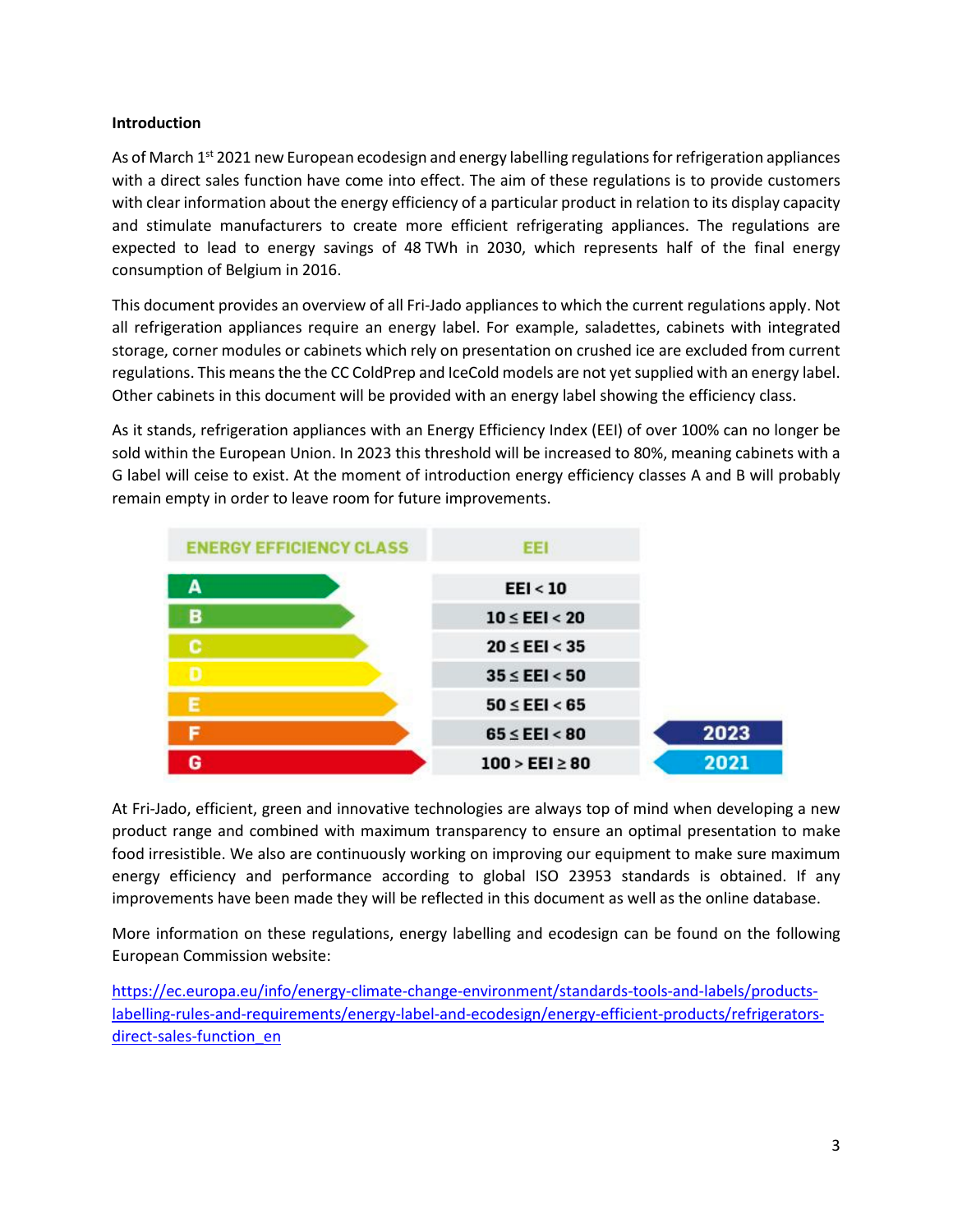### **MCC Cold FS**

The MCC Cold FS range offers a large display area and maximum transparency combined with green and efficient refrigeration technology. Available in 2, 3 and 4 level.

![](_page_3_Picture_2.jpeg)

| Range      | <b>Model</b>   | <b>Energy label</b> |
|------------|----------------|---------------------|
| <b>MCC</b> | 90-2/3/4 C FS  |                     |
| <b>MCC</b> | 120-2/3/4 C FS | G                   |
| <b>MCC</b> | 150-2/3/4 C FS | lċ                  |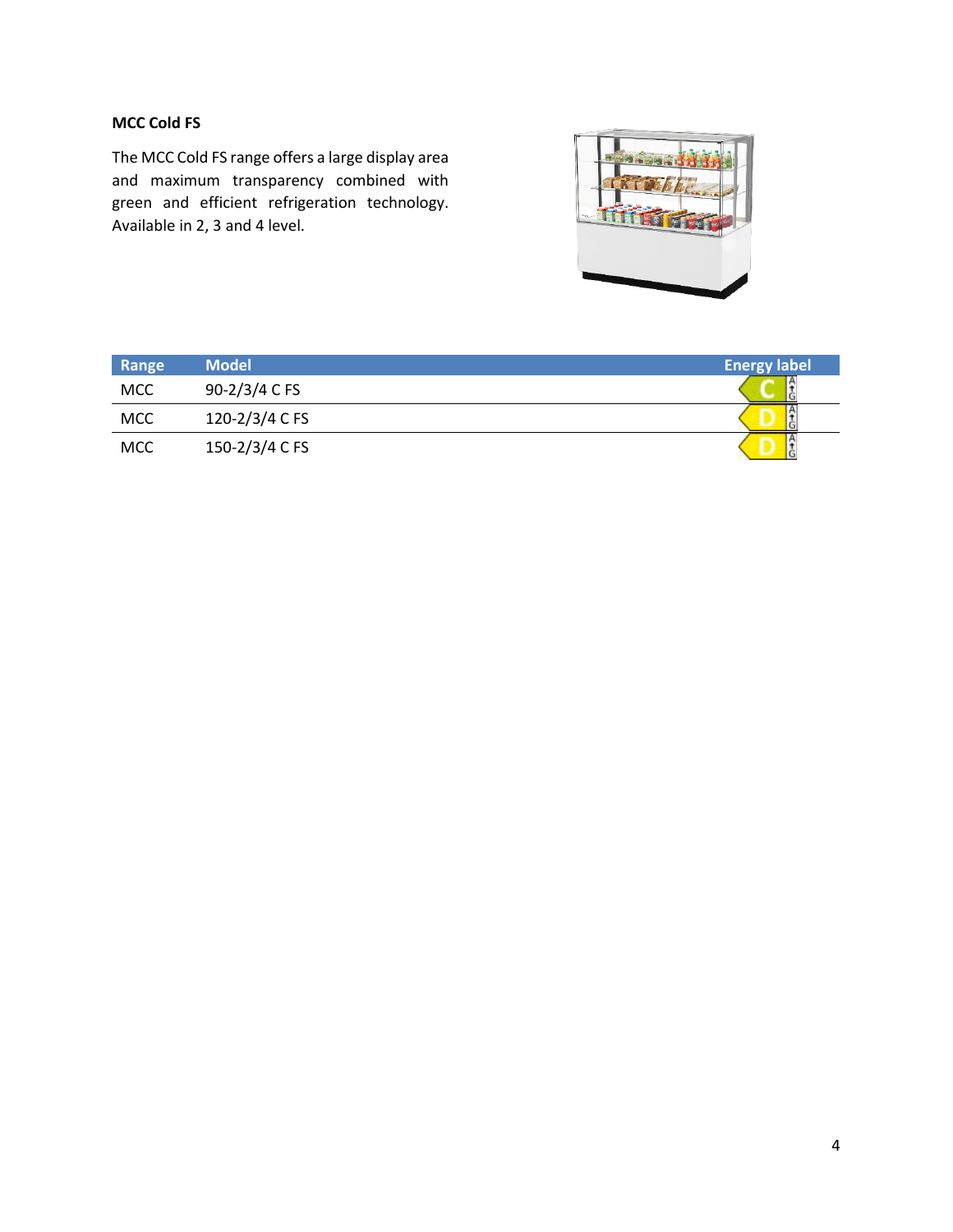### **MCC Cold SS**

The MCC Cold SS range offers a large display area and maximum transparency. Patented refrigeration technology ensures high performance and low energy consumption even in an open fronted display cabinet. Available in 2, 3 and 4 level.

![](_page_4_Figure_2.jpeg)

| Range      | <b>Model</b>   | <b>Energy label</b> |
|------------|----------------|---------------------|
| <b>MCC</b> | 90-2/3/4 C SS  | lG                  |
| <b>MCC</b> | 120-2/3/4 C SS | lG                  |
| <b>MCC</b> | 150-2/3/4 C SS |                     |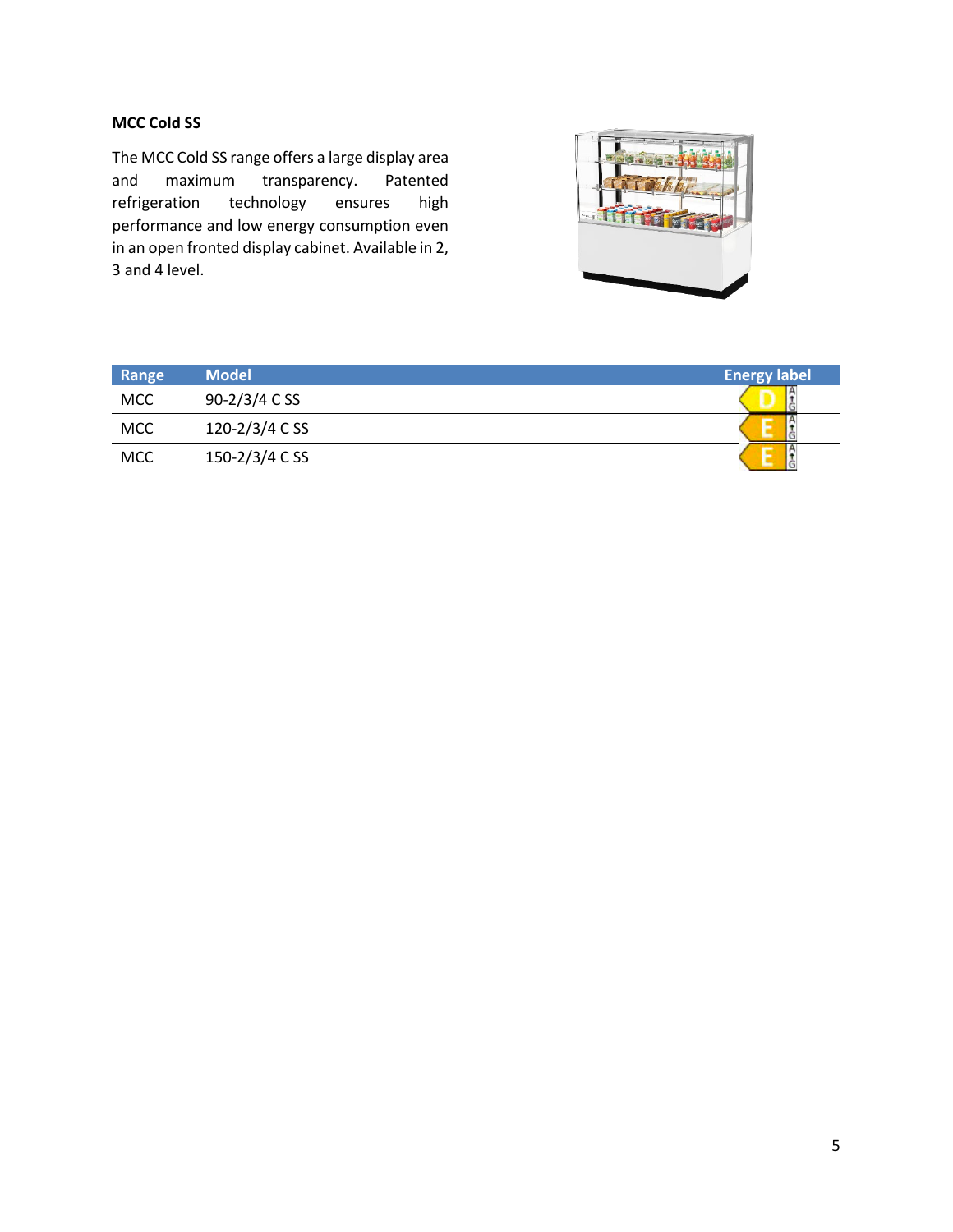#### **CC FreshCold**

The CC FreshCold is the ultimate choice to present fresh unpacked foodstuff under optimal holding conditions. Optional sliding rear doors (SD) or night covers (+NC) are available to reduce overall energy consumption.

![](_page_5_Picture_2.jpeg)

| Range     | <b>Model</b>       | <b>Energy label</b> |
|-----------|--------------------|---------------------|
| CC        | FreshCold 750      | A<br>G              |
| <b>CC</b> | FreshCold 750 SD   | $G+2$               |
| CC        | FreshCold 750 +NC  | $G+2$               |
| CC        | FreshCold 1000     | $\frac{A}{G}$       |
| CC        | FreshCold 1000 SD  | $\frac{A}{G}$       |
| CC        | FreshCold 1000 +NC | $\frac{A}{G}$       |
| CC        | FreshCold 1250     | $\frac{A}{G}$       |
| CC        | FreshCold 1250 SD  | $G + D$             |
| CC        | FreshCold 1250 +NC | $\frac{A}{G}$       |
| CC        | FreshCold 1500     | $\frac{A}{G}$       |
| CC        | FreshCold 1500 SD  | $G + D$             |
| <b>CC</b> | FreshCold 1500 +NC | $\frac{A}{G}$       |
| CC        | FreshCold 1750     | $\frac{A}{G}$       |
| CC        | FreshCold 1750 SD  | $\frac{A}{G}$       |
| CC        | FreshCold 1750 +NC | $\frac{A}{G}$       |
| CC        | FreshCold 2000     | $\frac{A}{G}$       |
| CC        | FreshCold 2000 SD  | $\frac{A}{G}$       |
| CC        | FreshCold 2000 +NC | $\frac{A}{G}$       |
| CC        | FreshCold 2250     | $rac{A}{G}$<br>F    |
| CC        | FreshCold 2250 SD  | $\frac{A}{G}$       |
| CC        | FreshCold 2250 +NC | $\frac{A}{G}$       |
| <b>CC</b> | FreshCold 2500     | $\frac{A}{G}$       |
| CC        | FreshCold 2500 SD  | $\frac{A}{G}$       |
| CC        | FreshCold 2500 +NC | $\frac{A}{G}$       |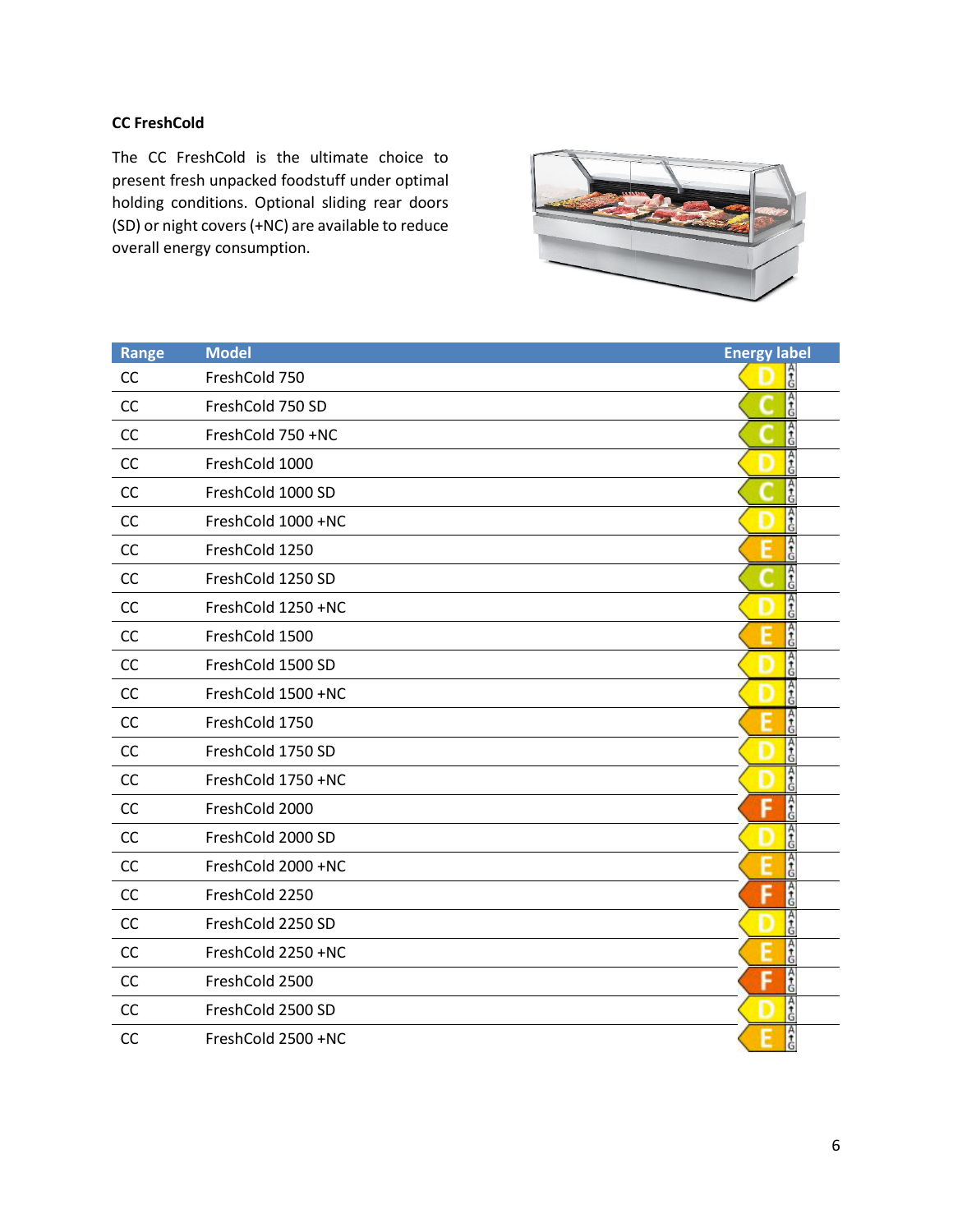| CC | FreshCold 2750     |   |
|----|--------------------|---|
| CC | FreshCold 2750 SD  |   |
| cc | FreshCold 2750 +NC |   |
| CC | FreshCold 3000     |   |
| CC | FreshCold 3000 SD  |   |
| CC | FreshCold 3000 +NC |   |
| CC | FreshCold 3250     |   |
| CC | FreshCold 3250 SD  |   |
| CC | FreshCold 3250 +NC | G |
| CC | FreshCold 3500     |   |
| CC | FreshCold 3500 SD  | G |
| CC | FreshCold 3500 +NC |   |
| CC | FreshCold 3750     | G |
| CC | FreshCold 3750 SD  |   |
| CC | FreshCold 3750 +NC |   |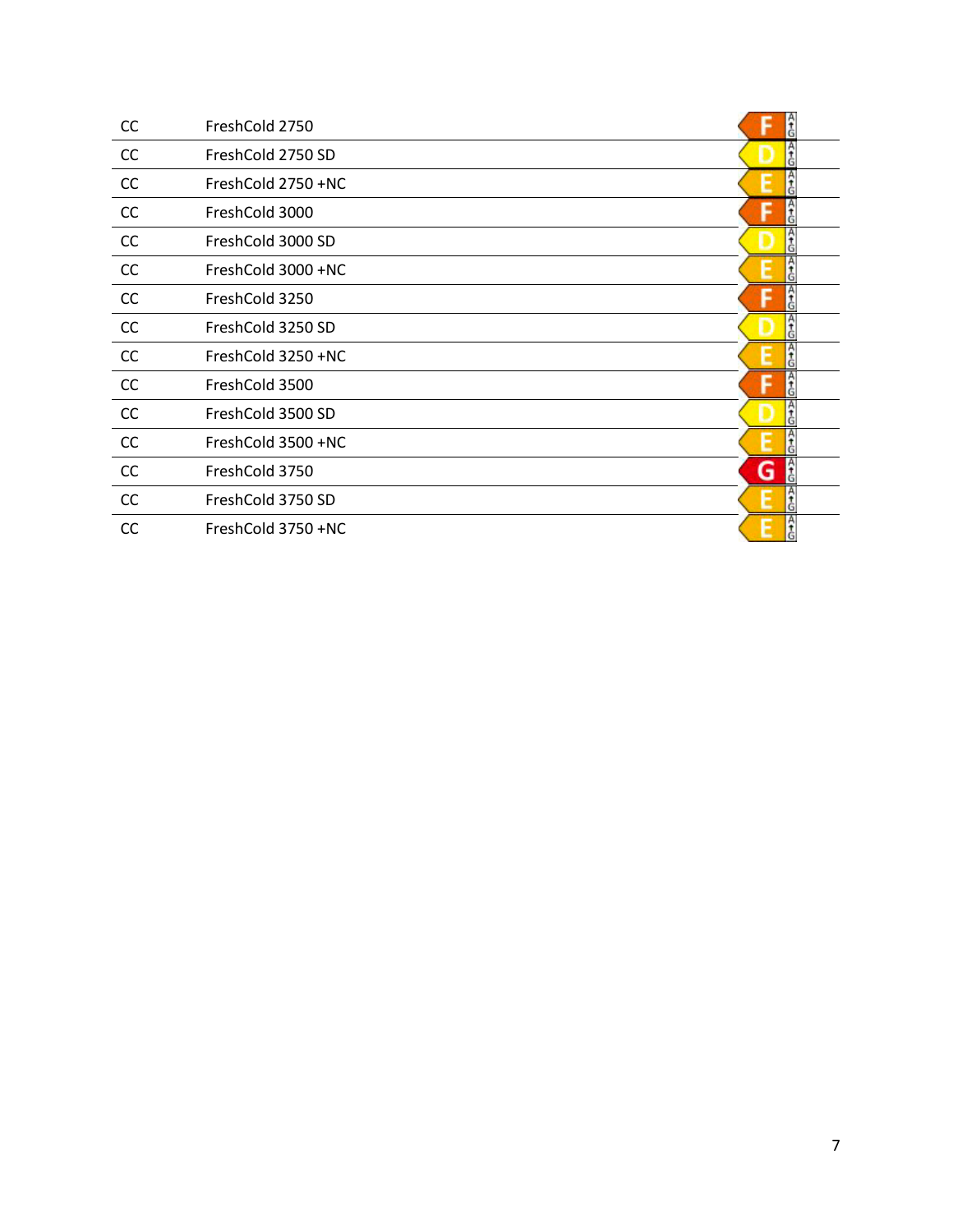## **CC Cold FS**

The CC Cold FS is high performance serve over deli counter with OmniCold refrigeration technology. Optional sliding rear doors (SD) or night covers (+NC) are available to reduce overall energy consumption.

![](_page_7_Picture_2.jpeg)

| Range     | <b>Model</b>        | <b>Energy label</b> |
|-----------|---------------------|---------------------|
| CC        | Cold FS 750         | å                   |
| CC        | Cold FS 750 SD      | $\frac{A}{C}$       |
| CC        | Cold FS 750 +NC     | $\frac{A}{G}$       |
| CC        | <b>Cold FS 1000</b> | $\frac{A}{C}$       |
| CC        | Cold FS 1000 SD     | $\frac{A}{G}$       |
| CC        | Cold FS 1000 +NC    | $\frac{A}{G}$       |
| CC        | <b>Cold FS 1250</b> | $\frac{A}{C}$       |
| CC        | Cold FS 1250 SD     | $G + D$             |
| CC        | Cold FS 1250 +NC    | $G + D$             |
| CC        | <b>Cold FS 1500</b> | $\frac{A}{G}$       |
| CC        | Cold FS 1500 SD     | $\frac{A}{G}$       |
| <b>CC</b> | Cold FS 1500 +NC    | A <sub>t</sub>      |
| CC        | <b>Cold FS 1750</b> | $\frac{A}{G}$       |
| CC        | Cold FS 1750 SD     | $\frac{A}{G}$       |
| CC        | Cold FS 1750 +NC    | $\frac{A}{G}$       |
| CC        | <b>Cold FS 2000</b> | $\frac{A}{G}$       |
| CC        | Cold FS 2000 SD     | $\frac{A}{G}$       |
| CC        | Cold FS 2000 +NC    | $G + D$             |
| CC        | <b>Cold FS 2250</b> | $rac{A}{G}$<br>F    |
| CC        | Cold FS 2250 SD     | $rac{A}{G}$         |
| CC        | Cold FS 2250 +NC    | $rac{A}{G}$         |
| <b>CC</b> | <b>Cold FS 2500</b> | $rac{A}{G}$<br>G    |
| CC        | Cold FS 2500 SD     | $\overline{A}$      |
| <b>CC</b> | Cold FS 2500 +NC    | $\frac{A}{G}$<br>Е  |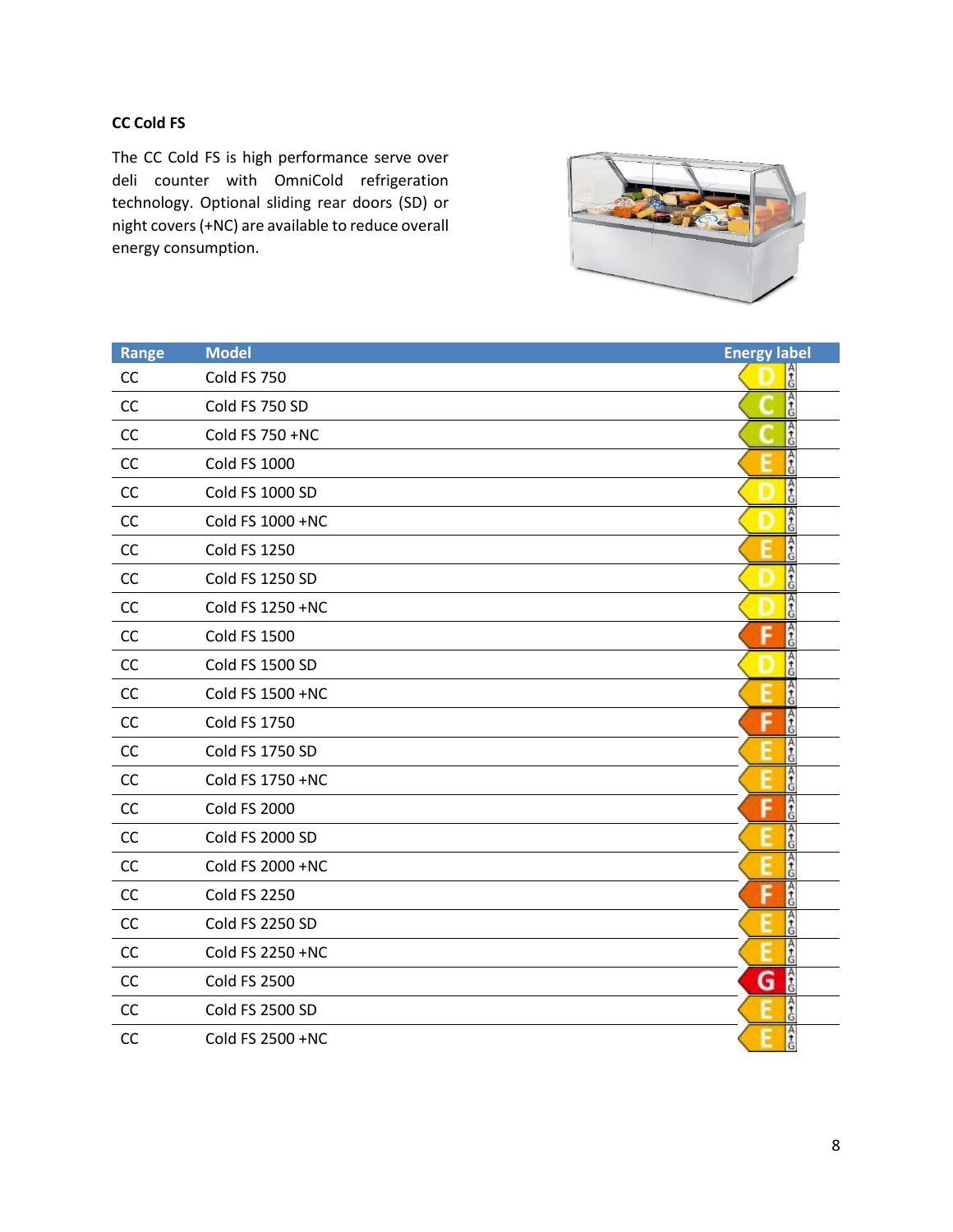| CC | <b>Cold FS 2750</b> | G                  |
|----|---------------------|--------------------|
| CC | Cold FS 2750 SD     | $\frac{A}{G}$      |
| CC | Cold FS 2750 +NC    |                    |
| CC | <b>Cold FS 3000</b> | G                  |
| CC | Cold FS 3000 SD     |                    |
| CC | Cold FS 3000 +NC    | A<br>G             |
| CC | <b>Cold FS 3250</b> | G                  |
| cc | Cold FS 3250 SD     | $\frac{A}{G}$      |
| CC | Cold FS 3250 +NC    | A<br>G             |
| CC | <b>Cold FS 3500</b> | $\frac{4}{6}$<br>G |
| CC | Cold FS 3500 SD     | A<br>G             |
| CC | Cold FS 3500 +NC    | A<br>G             |
| CC | <b>Cold FS 3750</b> | $\frac{A}{G}$<br>G |
| CC | Cold FS 3750 SD     | $\frac{A}{G}$      |
| CC | Cold FS 3750 +NC    | $\frac{A}{G}$      |